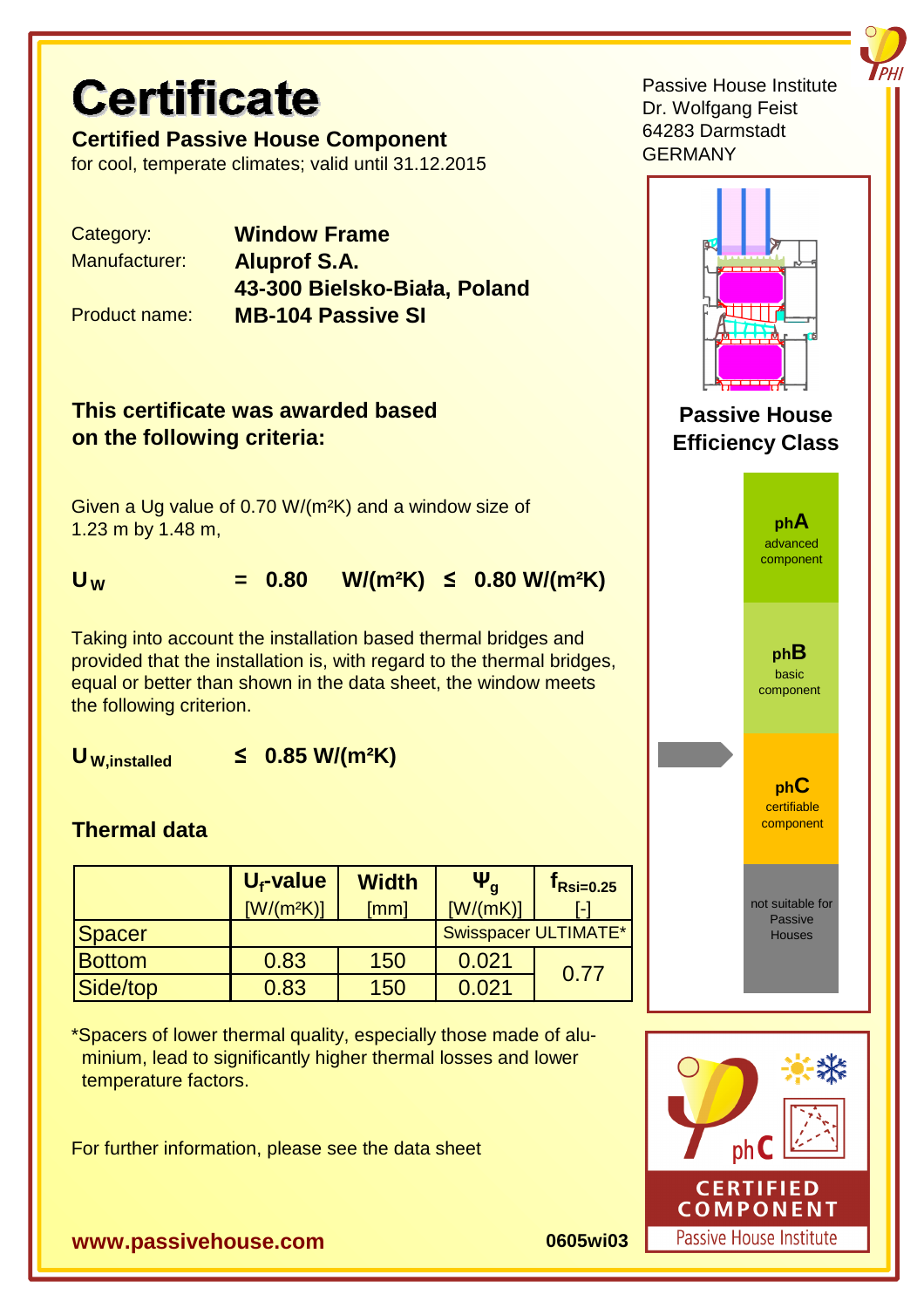## **Data Sheet** Aluprof S.A., MB-104 Passive SI

**Manufacturer** Aluprof S.A. Warszawska 153, 43-300 Bielsko-Biała, Poland Tel.: +48 33 8195300 Email: aluprof@aluprof.eu, http://www.aluprof.eu/



## **Description**

Aluminium frame with insulationcore made of expanded polystyrene and rebate insulation of polyethylene foam. Pane thickness: 48 mm (4/18/4/18/4), Rebate depth: 15 mm.

#### **Thermal data for the window frame**

|                       | $U_f$ -value | <b>Width</b> | $\Psi_{\alpha}$ | t <sub>Rsi=0.25</sub> |
|-----------------------|--------------|--------------|-----------------|-----------------------|
|                       | $[W/(m^2K)]$ | [mm]         | [W/(mK)]        | l-l                   |
| Spacer                |              |              |                 | Swisspacer ULTIMATE*I |
| <b>Bottom</b>         | 0.83         | 150          | 0.021           | 0.77                  |
| Side/Top              | 0.83         | 150          | 0.021           |                       |
| <b>Flying Mullion</b> | 0.77         | 182          | 0.020           | 0.86                  |



\* Spacers of lower thermal quality lead to higher thermal losses and lower glass edge temperatures.

#### **WWW.passivehouse.com Passive House Institute Page 1/2**